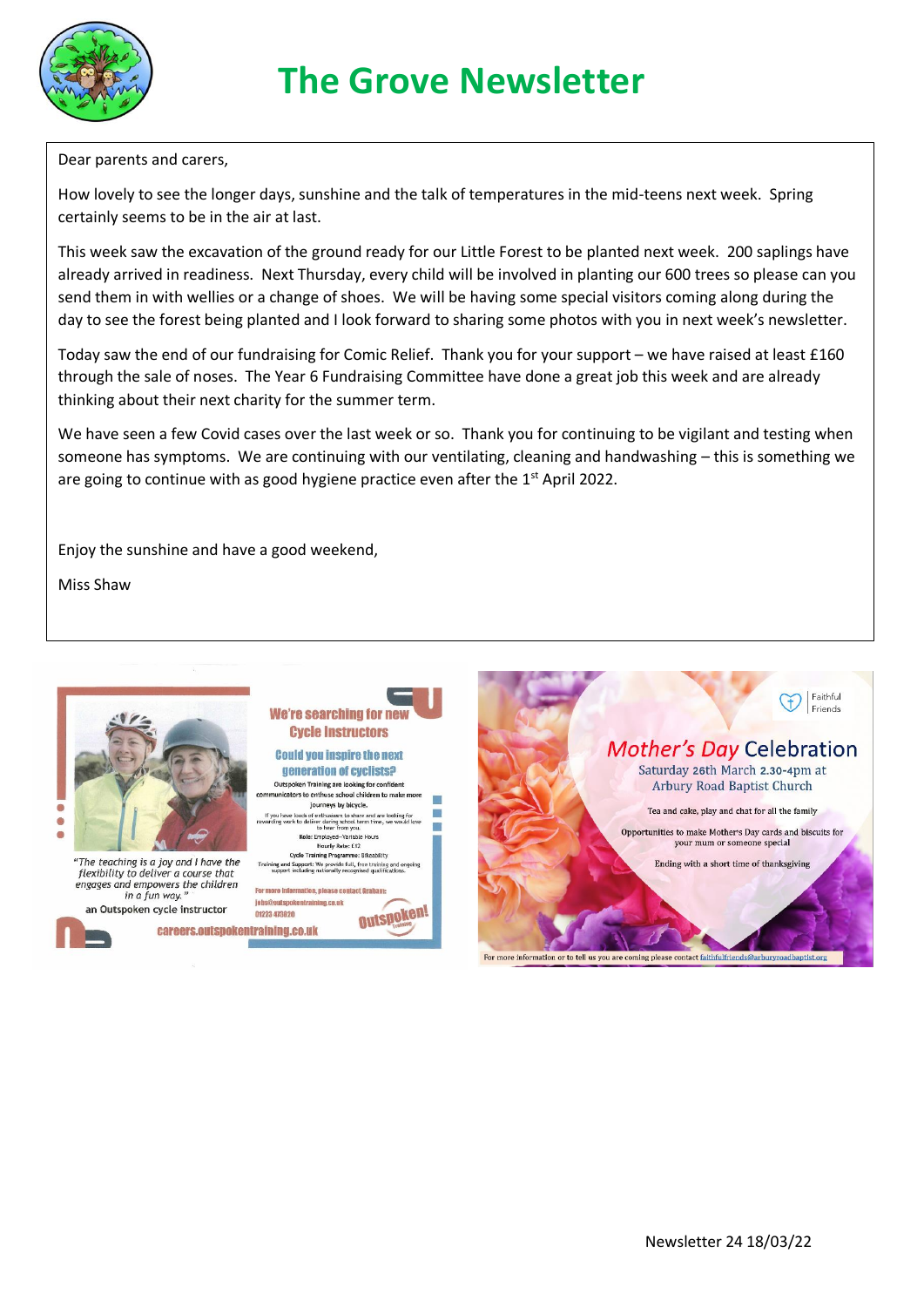

**Attendance**

## **The Grove Newsletter**

 $\bullet$ 

| <b>Class Name</b>   | % attendance from Monday 14 <sup>th</sup> March to Friday 18 <sup>th</sup> March 2022 |
|---------------------|---------------------------------------------------------------------------------------|
| The Aviary          | 80%                                                                                   |
| Gosling             | 96%                                                                                   |
| Wren                | 95%                                                                                   |
| Ostrich             | 94%                                                                                   |
| Kookaburra          | 90%                                                                                   |
| Flamingo            | 94%                                                                                   |
| Woodpecker          | 95%                                                                                   |
| Toucan              | 94%                                                                                   |
| Hummingbird         | 90%                                                                                   |
| <b>Whole School</b> | 93%                                                                                   |